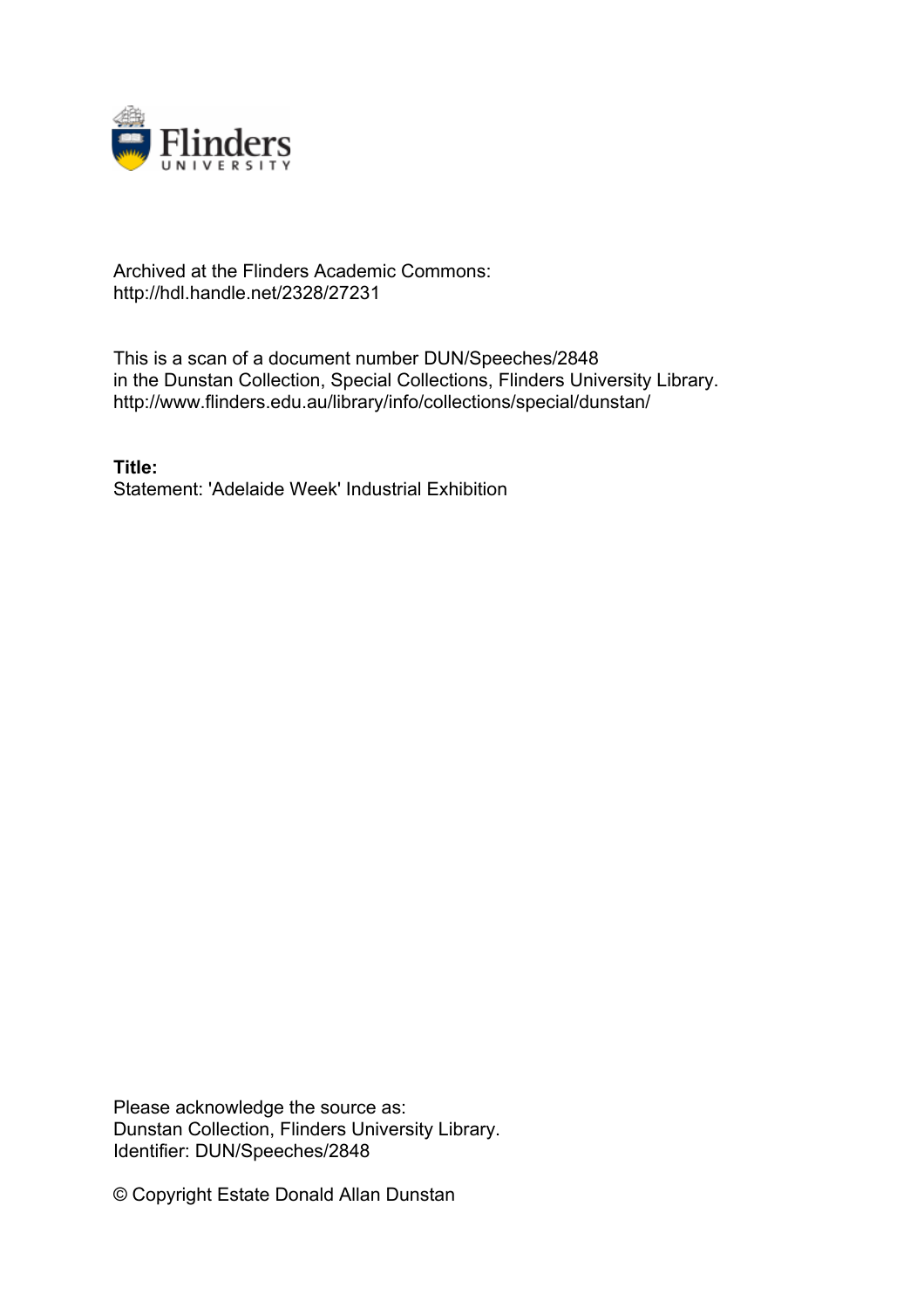$2848.7$ 



**STATEMENT from the Premier** 

Date September.1., 1975. State Administration Centre, **Embargo...................................** 

**Victoria Square, Adelaide,**  228 4811

## 'ADELAIDE WEEK' INDUSTRIAL EXHIBITION.

A total of 81 companies would be represented in the South Australian industrial exhibition to be mounted in Malaysia in December for 'Adelaide Week in Penang', the Premier, Mr. Dunstan, announced today.

The Premier said the Australian Department of Overseas Trade had given its.full support to the exhibition as a means of developing closer pconomic and trade ties between Australia and South East Asian countries.

"It will be one of the largest and most ambitious Australian industrial exhibitions ever mounted overseas," Mr. Dunstan said.

"The 81 companies represented are well equipped with technical and scientific skills to supply South East Asian markets.,"

"Basically, they are from six industry groupings - automotive products, building products, food, beverages and wines, sporting equipment, skin and textile products and plastics".

Mr. Dunstan said the South Australian Government's Development Division had arranged the company representation in consultation with the Chamber ^ f Commerce and Industry and the Plastics Institute.

"The Government will finance the mounting of the exhibition and the cost of shipping company products to Penang", the Premier said.

"While the companies represented will have the opportunity to sell their products, there will also be strong emphasis on the establishment of joint ventures between Australian and South East Asian countries.

"This is one aim of the links established between South Australia and Penang".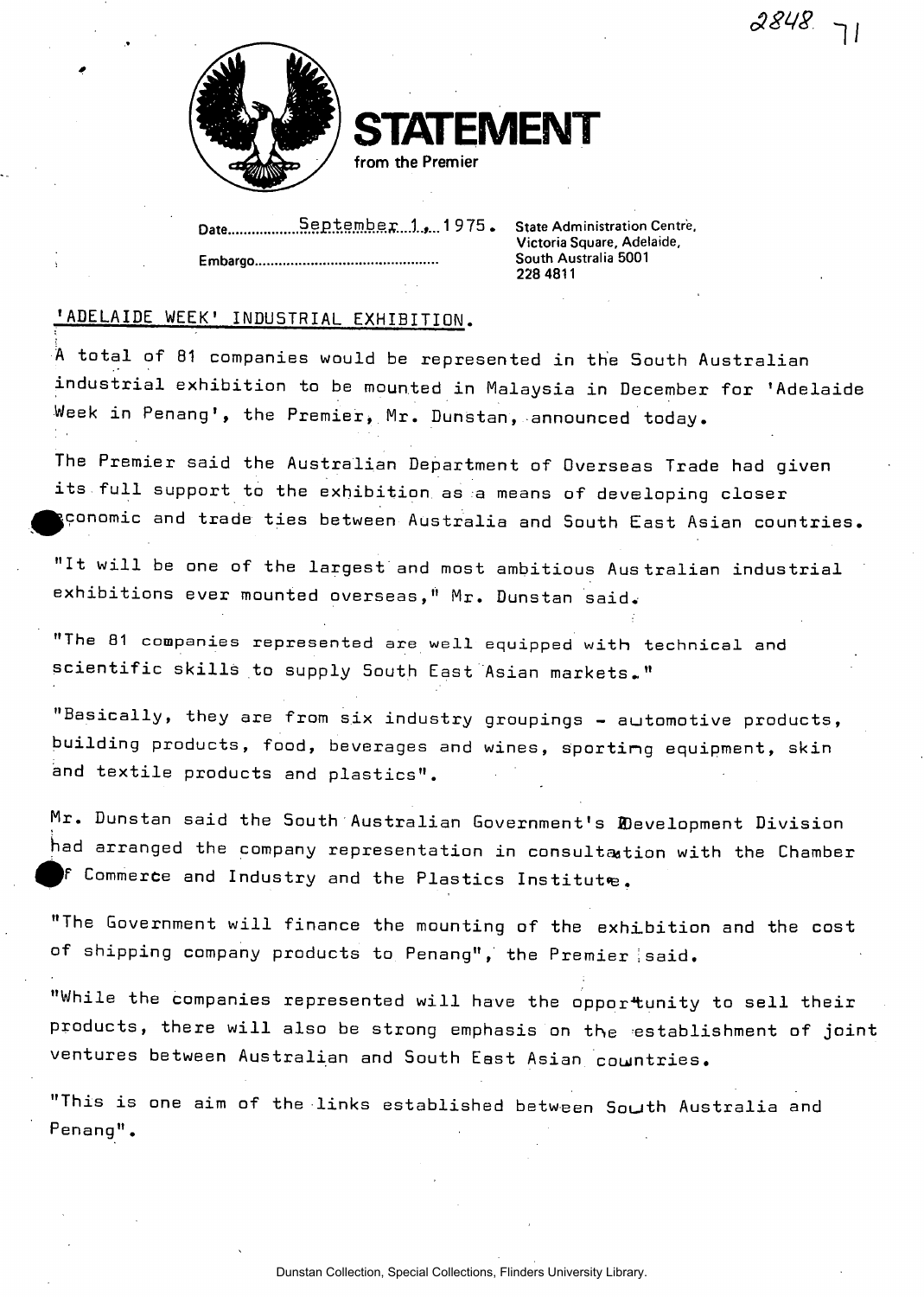Mr. Dunstan said several joint ventures between companies in South Australia and Penang were already under consideration.

"This follows the formation earlier this year of Austral-Asia Development Pty Ltd - a company owned jointly by the South Australian, Malaysian and Penang Governments and the Development Finance Corporation which is initiating and providing facilities for joint developments which accord with Malaysian and Australian economic policies".

The Premier said that with the assistance of Australian Trade Commissioners in the region, the 'Adelaide Week' industrial exhibition was being promoted widely in South East Asia.

"While the exhibition will be open to the public for most of 'Adelaide Week', a special trade day is being organised for December 4, when it is hoped businessmen from throughout South East Asia will attend for •detailed discussions with representatives of the South Australian Government and the industries exhibiting," Mr. Dunstan said.

The Premier also said that the South Australian Government was having discussions with the Australian Trade Commissioner in Kuala Lumpur about the possibility of taking a section of the industrial exhibition to the Malaysian capital after 'Adelaide Week'.

'Adelaide Week in Penang' will be held from December 2 to 8 to celebrate the Sister-City tie between Adelaide and George Town - Penang's capital.

The South Australian Government is sponsoring 'Adelaide Week' with the assistance of the Adelaide City Council and the support of the Australian (Government.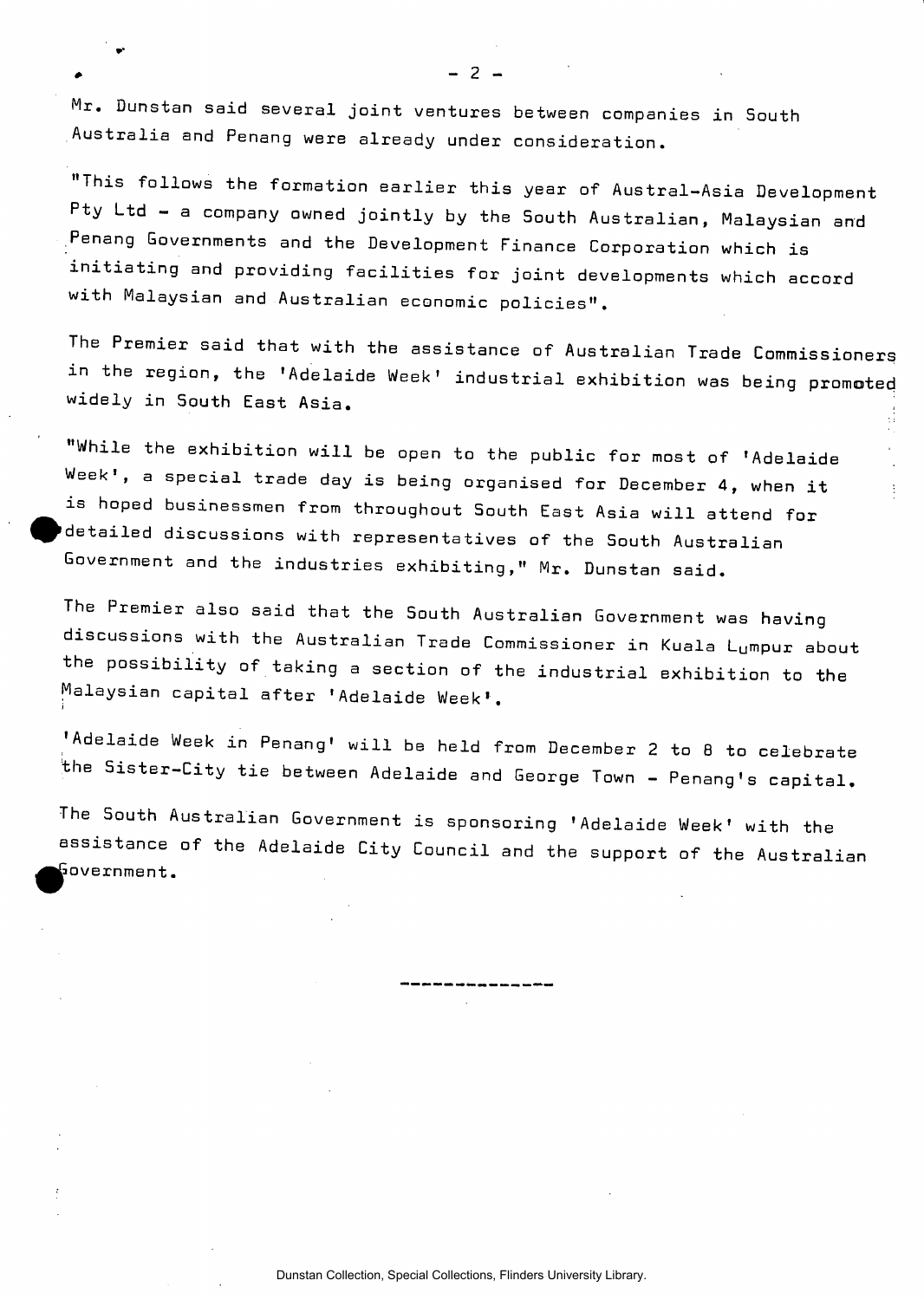

.Qate ...Sep tembej;...!.\*.. 1.9 75 . State Administration Centre, **Embargo South Australia 5001** 

**Victoria Square, Adelaide, 228 4811** 

## 'ADELAIDE WEEK' INDUSTRIAL EXHIBITION.

A total of 81. companies would be represented in the South Australian industrial exhibition to be mounted in Malaysia in December for 'Adelaide Week in Penang', the Premier, Mr. Dunstan, announced today.

**TATEMEN** 

**from the Premier** 

The Premier said the Australian Department of Overseas Trade had given its full support to the exhibition as a means of developing closer jconomic and trade ties between Australia and South East Asian countries.

"It will be one of the largest and most ambitious Australian industrial exhibitions ever mounted overseas," Mr. Dunstan said.

"The 81 companies represented are well equipped with technical and scientific skills to supply South East Asian markets.."

"Basically, they are from six industry groupings - automotive products, building products, food', beverages and wines, sporting equipment, skin and textile products and plastics".

Mr. Dunstan said the 5outh Australian Government's BDevelopment Division had arranged the company representation in consultation with the Chamber  $\hat{E}$  Commerce and Industry and the Plastics Institute.

"The Government will finance the mounting of the exhibition and the cost of shipping company products to Penang", the Premier isaid.

"While the companies represented will have the opportunity to sell their products, there will also be strong emphasis on the establishment of joint ventures between Australian and South East Asian, countries.

"This is one aim of the links established between South Australia and Penang".